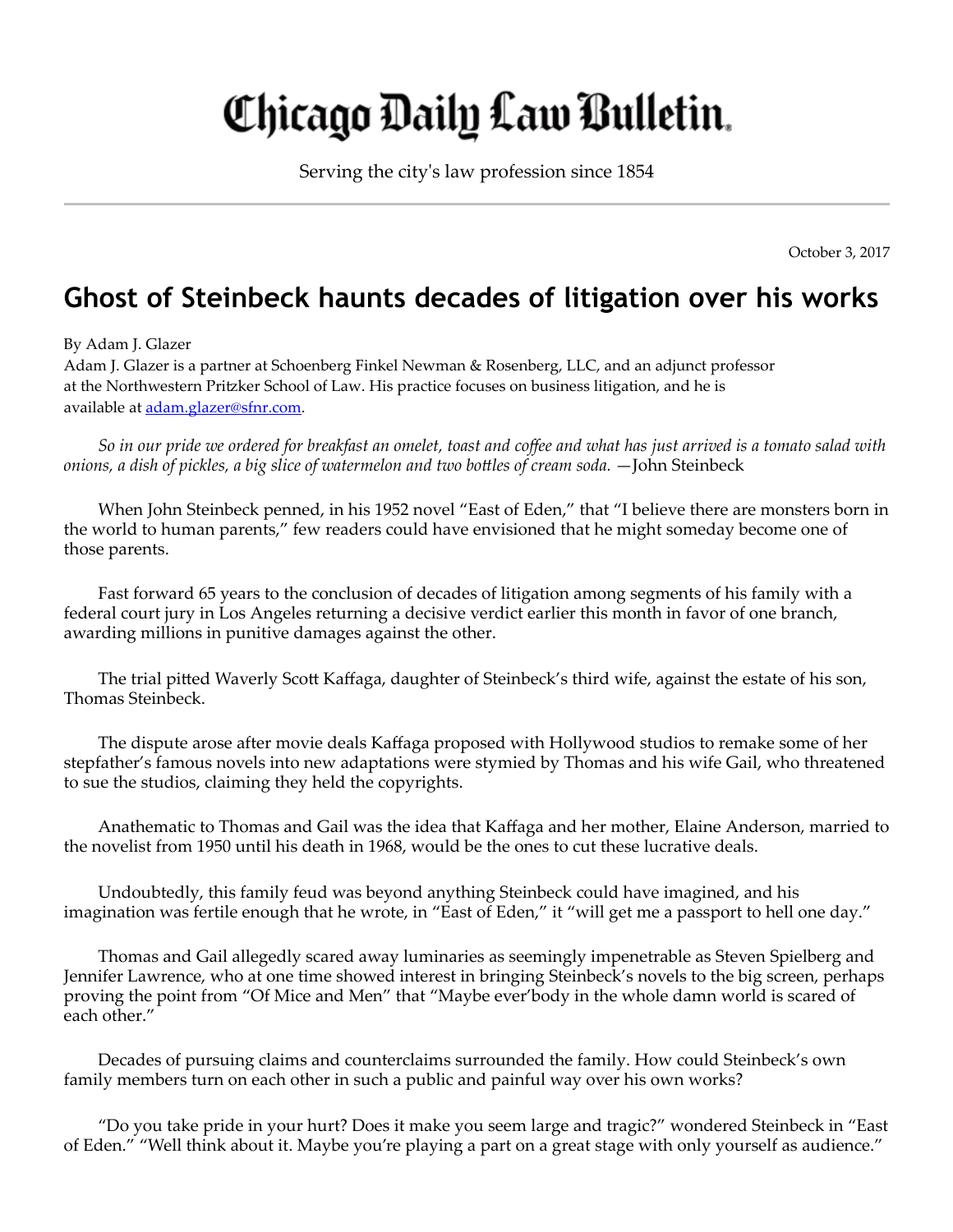At trial, Waverly Kaffaga testified that she could not maximize the value of the Steinbeck copyrights, which she and her mother rightfully controlled, due to the threatening actions of Thomas and (by the time of trial) his widow Gail.

After Gail denied the allegations, Kaffaga called her to the witness stand and confronted her with emails she sent pledging that a planned "East of Eden" remake with Jennifer Lawrence would produce "litigation city." Other trial evidence indicated the project was dropped by Universal Pictures due to the "constant threat of litigation."

Shown another e-mail where she vowed to litigate over the copyrights until "I draw my last breath," Gail dismissed it, saying only "Oh, that was silly." Her attempt to step back from past comments proved unsuccessful at trial and inconsistent with the enduring message of "The Grapes of Wrath," whose famed tenant farmers wondered "How can we live without our lives? How will we know it's us without our past?"

Meanwhile, Gail's late husband Thomas Steinbeck, a novelist himself, was accused of secretly negotiating with the studios and seeking a "side deal" with DreamWorks to executive produce a new "Grapes of Wrath" film involving Steven Spielberg for \$650,000, all of which spilled out before the jury.

It brought to mind his father's famed admonition in "Sweet Thursday": "A man is the only kind of varmint sets his own trap, baits it and then steps in it."

The trial followed a summary judgment entered last year against Thomas and Gail by U.S. District Judge Terry Hatter Jr., a native Chicagoan and former Cook County assistant public defender. Hatter ruled the Steinbecks breached a 1983 settlement agreement that gave "unfettered control" of the rights to the Nobel Prize winner's "early works," including both "The Grapes of Wrath" and "East of Eden," to Kaffaga (bequeathed from her mother).

"The discipline of the written word punishes both stupidity and dishonesty," Steinbeck noted in "In Awe of Words" and it is difficult to assess precisely which trait got punished by Hatter after Thomas and Gail so plainly breached their earlier settlement agreement.

Also determined on summary judgment was that Thomas and Gail slandered the titles to those works by asserting rights that belonged to Kaffaga. Had the author lived to see his son's conduct, he likely would have asked, as he did in "The Winter of Our Discontent," "I wonder how many people I've looked at all my life and never seen."

Left for the jury to consider was whether Thomas and Gail also interfered with Kaffaga's movie deals and the amount of damages owed, if any.

Although the Pulitzer Prize-winning author mused in "The Grapes of Wrath" that "There ain't no sin and there ain't no virtue. There's just stuff people do," the jury seemed to find some genuine sin and genuine virtue without difficulty.

Voting resoundingly in Kaffaga's favor after only two hours of deliberations, the jury entered a \$5.25 million compensatory damages award, doling out \$1.3 million more than Kaffaga sought, plus a hefty \$7.9 million in punitive damages.

It was the jury's prerogative to disregard John Steinbeck's view in "The Winter of Our Discontent" that "Money does not change the sickness, only the symptoms." Yet Gail, who was left feeling embarrassed and lonely after the verdict, likely found solace in her father-in-law's "East of Eden" observation that "All great and precious things are lonely."

Kaffaga, too, can find no peace or security in the huge win as Gail has vowed to appeal.